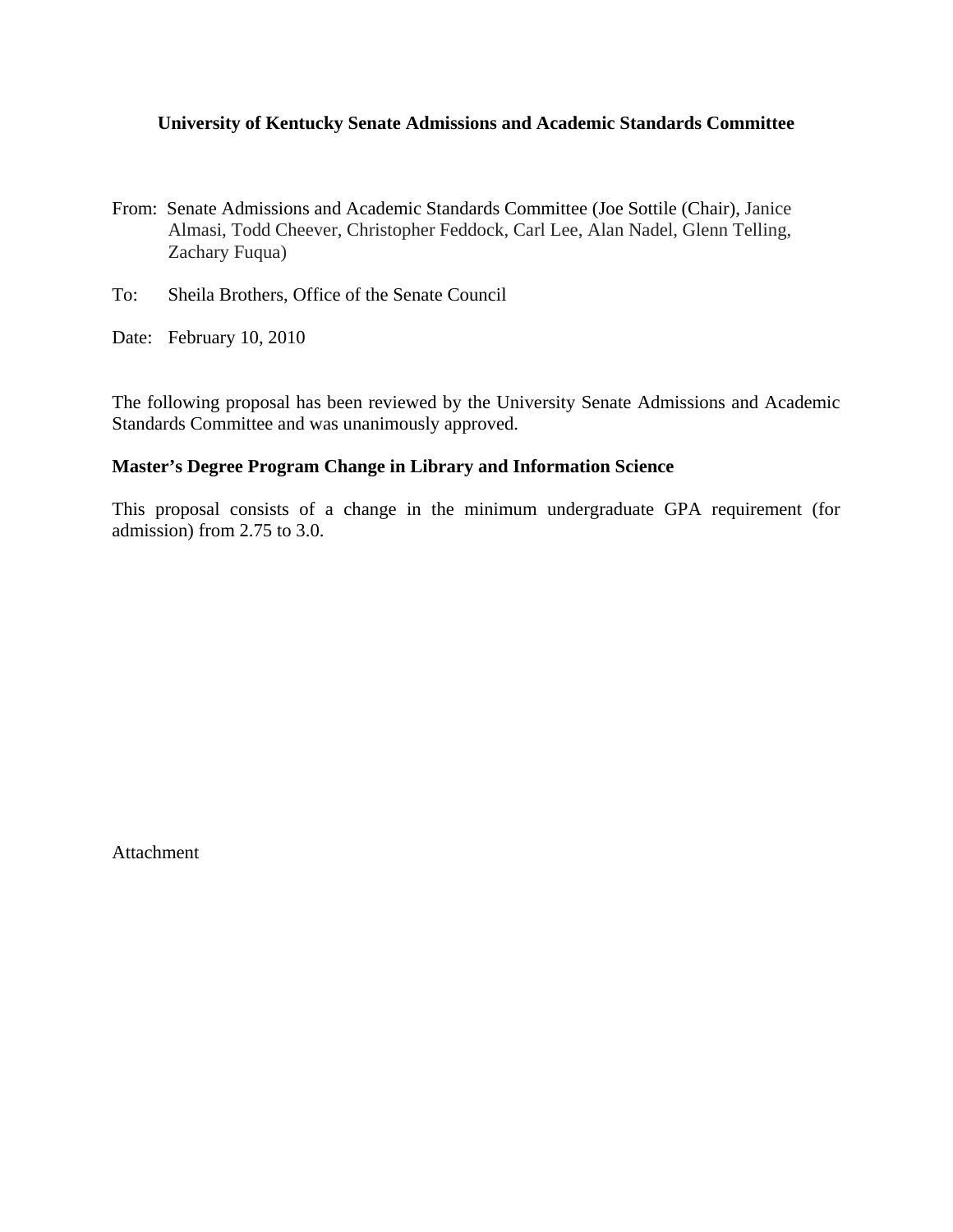# UNIVERSITY OF KENTUCKY

|                               |                      | <b>REQUEST FOR CHANGE IN MASTERS DEGREE PROGRAM</b>                                                                              |                   |                             |          |  |
|-------------------------------|----------------------|----------------------------------------------------------------------------------------------------------------------------------|-------------------|-----------------------------|----------|--|
| Program:                      |                      | Library and Information Science                                                                                                  |                   |                             |          |  |
|                               | Department/Division: | School of Library and Information Science                                                                                        |                   |                             |          |  |
| College:                      |                      | Communications & Information Studies Bulletin pp                                                                                 | 155               |                             |          |  |
| Degree Title (Old):           |                      | MSLS/MA                                                                                                                          |                   | Major (New): MSLS/MA        |          |  |
| CIP Code:                     |                      | 25.010                                                                                                                           | HEGIS Code: 16000 |                             |          |  |
|                               |                      | Accrediting Agency (if applicable): American Library Association                                                                 |                   |                             |          |  |
| L                             |                      | <b>CHANGE(S) IN PROGRAM REQUIREMENTS</b>                                                                                         |                   |                             |          |  |
|                               |                      |                                                                                                                                  |                   | Current                     | Proposed |  |
| $\mathbf{1}$ .<br>coursework) |                      | Number of transfer credits allowed<br>(Graduate School limit: 9 hours or 25% of                                                  |                   |                             |          |  |
| $\overline{2}$ .              |                      | Residence requirement (if applicable)                                                                                            |                   |                             |          |  |
| 3.                            |                      | Language(s) and/or skill(s) required                                                                                             |                   |                             |          |  |
| 4.                            | Termination criteria |                                                                                                                                  |                   |                             |          |  |
| 5.                            |                      | Plan A requirements*                                                                                                             |                   |                             |          |  |
| 6.                            |                      | Plan B requirements*                                                                                                             |                   |                             |          |  |
| 7.                            |                      | Distribution of course levels required<br>(At least one half must be at 600+ level & two thirds<br>must be in organized courses) |                   |                             |          |  |
| 8.                            |                      | Required courses (if applicable)                                                                                                 |                   |                             |          |  |
| 9.                            | (if applicable)      | Required distribution of courses within program                                                                                  |                   | <u> wa mara a shekara 5</u> |          |  |
| 10.                           |                      | Final examination requirements                                                                                                   |                   |                             |          |  |

\* If there is only one plan for the degree, plans involving a thesis (or the equivalent in studio work, etc.) should be discussed under Plan A and those not involving a thesis should be discussed under Plan B.

NOTE: To the extent that proposed changes in 5, 6 or 8 above involve the addition of courses in other programs, please submit correspondence from the other program(s) pertaining to the availability of such courses to your students.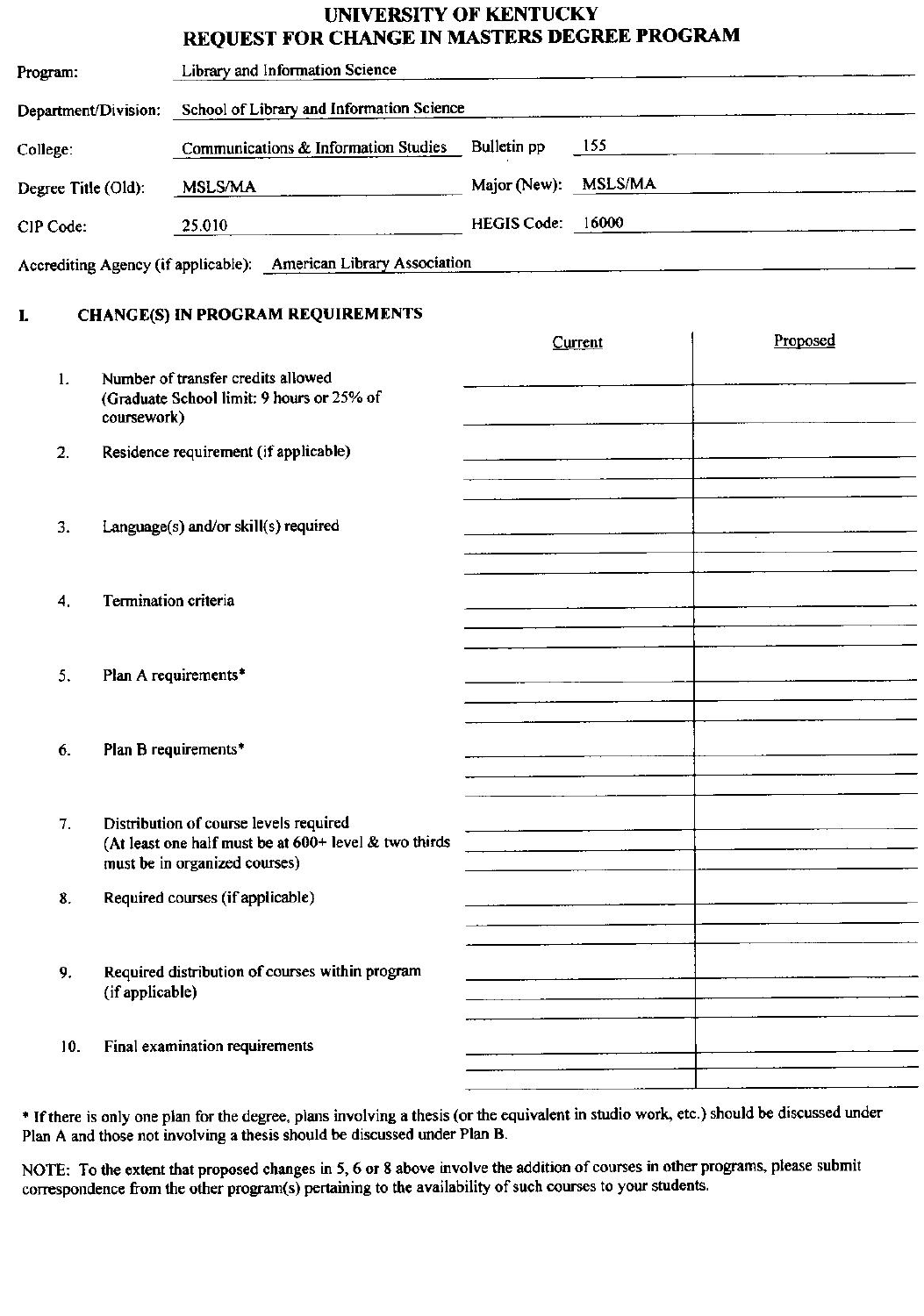#### UNIVERSITY OF KENTUCKY **TREE BRACKAM** and the second con-

| <b>RATIONALE FOR CHANGE(S)</b><br>If the rationale involves accreditation requirements, please include specific references to those requirements.<br>A minimum undergraduate GPA of 3.0 is in keeping with our benchmark programs. |                                          |  |  |  |
|------------------------------------------------------------------------------------------------------------------------------------------------------------------------------------------------------------------------------------|------------------------------------------|--|--|--|
|                                                                                                                                                                                                                                    |                                          |  |  |  |
|                                                                                                                                                                                                                                    |                                          |  |  |  |
|                                                                                                                                                                                                                                    |                                          |  |  |  |
|                                                                                                                                                                                                                                    |                                          |  |  |  |
|                                                                                                                                                                                                                                    |                                          |  |  |  |
|                                                                                                                                                                                                                                    |                                          |  |  |  |
|                                                                                                                                                                                                                                    |                                          |  |  |  |
|                                                                                                                                                                                                                                    |                                          |  |  |  |
|                                                                                                                                                                                                                                    |                                          |  |  |  |
|                                                                                                                                                                                                                                    |                                          |  |  |  |
|                                                                                                                                                                                                                                    |                                          |  |  |  |
| <b>Signatures of Approval:</b>                                                                                                                                                                                                     |                                          |  |  |  |
| November 7, 2008                                                                                                                                                                                                                   |                                          |  |  |  |
| Date of Approval by Department Faculty                                                                                                                                                                                             | Reported by Department Chair<br>Dan D'an |  |  |  |
| $\begin{array}{c c}\n\hline\n\end{array}$ $\begin{array}{c c}\n\hline\n\end{array}$ Date of Approval by College Faculty                                                                                                            | Reported by College Dean                 |  |  |  |
|                                                                                                                                                                                                                                    |                                          |  |  |  |
| *Date of Approval by Undergraduate Council                                                                                                                                                                                         | Reported by Undergraduate Council Chair  |  |  |  |
| Approved by GC on December 10, 2009                                                                                                                                                                                                |                                          |  |  |  |
| val by Graduate Council                                                                                                                                                                                                            | Reported by Graduate Council Chair       |  |  |  |
| *Date of Approval by Health Care Colleges Council (HCCC)                                                                                                                                                                           | Reported by HCCC Chair                   |  |  |  |
| *Date of Approval by Senate Council                                                                                                                                                                                                | Reported by Senate Council Office        |  |  |  |
| *Date of Approval by University Senate                                                                                                                                                                                             | Reported by Senate Council Office        |  |  |  |
|                                                                                                                                                                                                                                    |                                          |  |  |  |

 $^{\prime}$  Rev 07/06